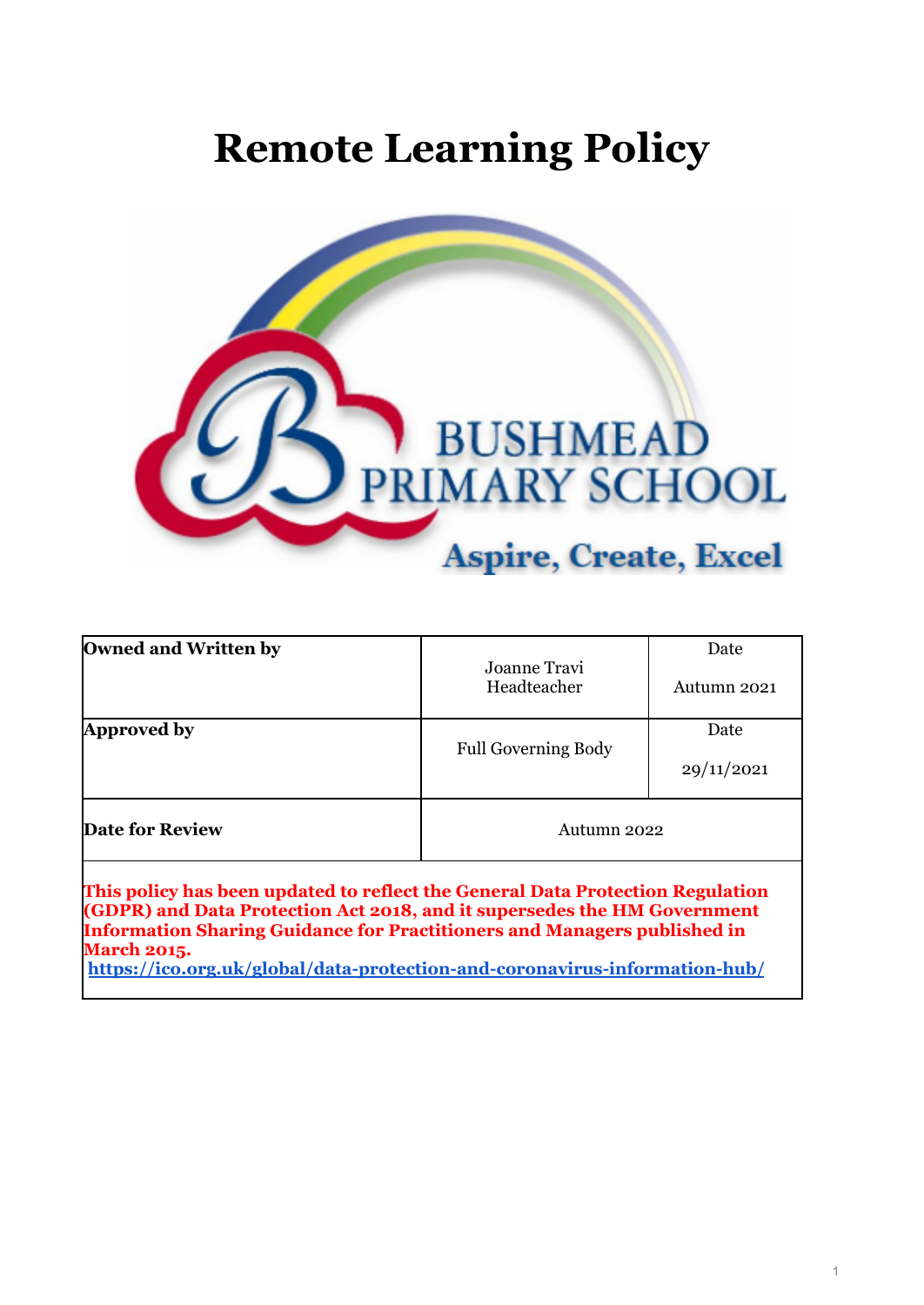# **Contents**

| 1. Aims                       | $\mathbf{2}$   |
|-------------------------------|----------------|
| 2. Roles and responsibilities | $\mathbf{2}$   |
| 3. Who to contact             | $\overline{4}$ |
| 4. Data protection            | 5              |
| 5. Safeguarding               | $\sqrt{5}$     |
| 6. Monitoring arrangements    | 5              |
| 7. Links with other policies  | 5              |
|                               |                |

#### <span id="page-1-0"></span>**1. Aims**

This remote learning policy aims to:

- Ensure consistency in the approach to remote learning for pupils who aren't in school.
- Set out expectations for all members of the school community with regards to remote learning.
- <span id="page-1-1"></span>● Provide appropriate guidelines for data protection.

## **2. Roles and responsibilities**

- SLT set the agenda and monitor the curriculum, support teams and provide pastoral support.
- Year Leaders set home learning daily.
- Class teachers plan lessons for and engage with their classes daily.
- Specialist teachers set daily learning.
- The Inclusion Manager provides and facilitates additional support for SEND children, including those with an EHCP.
- Teaching assistants provide learning support, for example EAL or SALT.
- The Family Worker team offers pastoral support.
- The IT manager assists with digital support.
- Welfare Officer monitors the health concerns records if pupils are unable to complete their learning due to illness

# **2.1 Teachers**

When providing remote learning, teachers must be available during normal working hours (8am - 4pm).

If they're unable to work for any reason during this time, for example due to sickness or caring for a dependent, they should report this using the normal absence procedure.

When providing remote learning, teachers are responsible for:

- Setting work
	- o For their class or whomever they are directed to do so by the SLT
	- o 3 4 hours per day for class teachers in EYFS/KS1 & KS2 respectively.
	- o Parentmailed to families by 9.00am.
	- o Learning will be completed via Google Classrooms (Years 3-6) or via Parentmail (Years R-2). Some year groups may also use the website to publish the day's work.
	- o Parents can communicate directly with the teacher via email.
- Providing feedback on work:
	- o KS2 via Google Classrooms
	- o EYFS & KS1 via email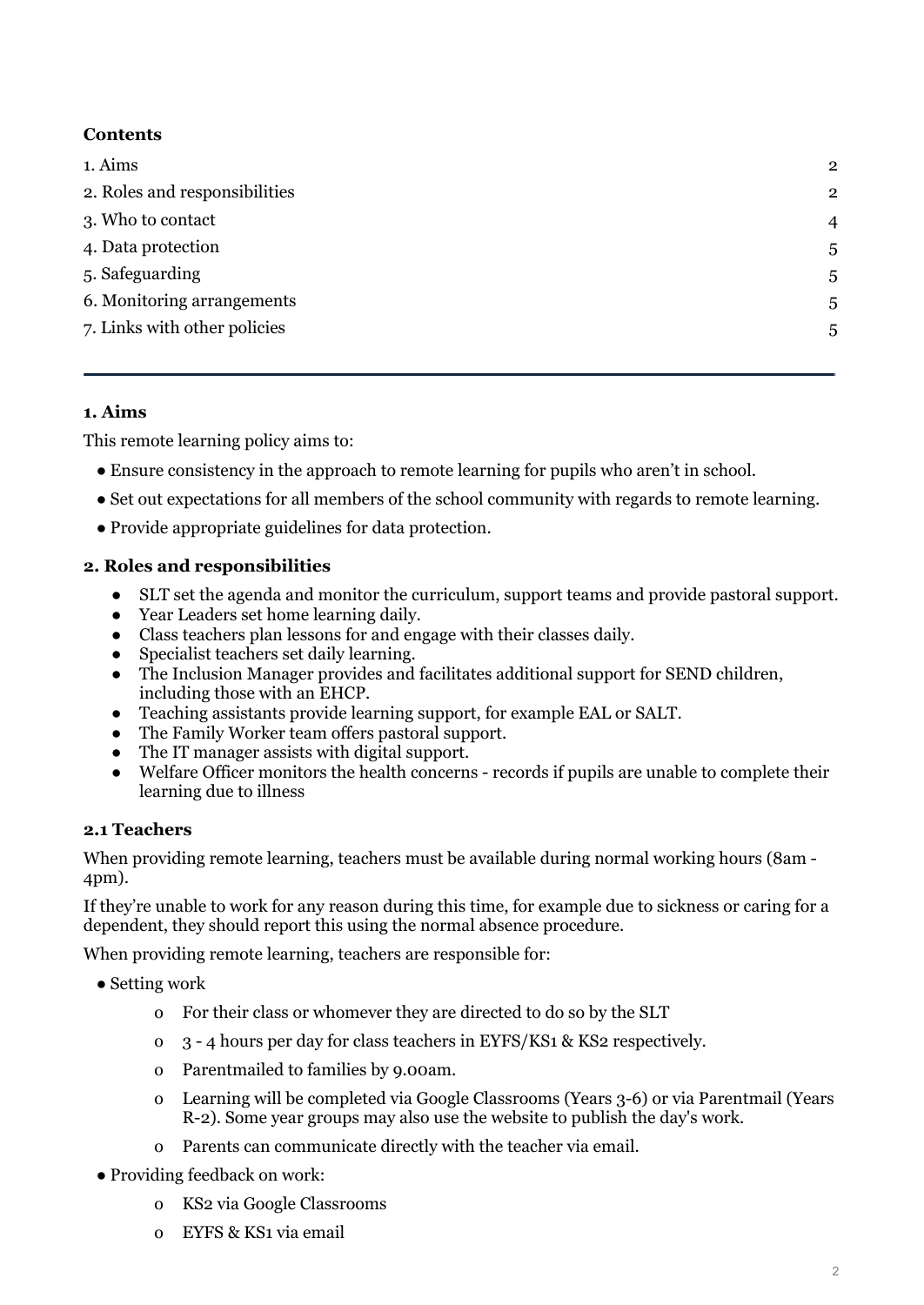- o Year groups may organise video recordings to address misconceptions.
- Keeping in touch with pupils who aren't in school and their parents:
	- o There should be daily contact within normal working hours (8am 4pm).
	- o We advise staff to activate an `out of office` reply so that parents know when they are available.
	- o The Family Worker team will contact parents on the third day of non-engagement.
- Attending virtual meetings with staff, parents and pupils:
	- o See separate protocol.
	- o All staff should follow the Code of Conduct and pupils should follow the Behaviour Policy.

#### **2.2 Teaching assistants**

When assisting with remote learning, teaching assistants must be available within their normal working hours. If they're unable to work for any reason during this time, they should report this using the normal absence procedure.

When assisting with remote learning, teaching assistants are responsible for:

- Supporting pupils under the direction of the Year Leader, SLT or Inclusion Manager.
- Attending virtual meetings with staff, parents and pupils:
	- o See separate protocol.
	- o All staff should follow the Code of Conduct and pupils should follow the Behaviour Policy.

# **2.3 Subject Co-ordination**

Alongside their teaching responsibilities, subject co-ordinators are responsible for:

- Considering whether any aspects of their subject curriculum need to change to accommodate remote learning.
- Working with teachers teaching their subject remotely to make sure all work set is appropriate and consistent.
- Working with other subject leads and senior leaders to make sure work set remotely across all subjects is appropriate and consistent, and deadlines are being set an appropriate distance away from each other.
- Monitoring the remote work set by teachers in their subject.
- Alerting teachers to resources they can use to teach their subject remotely.

# **2.4 Senior leaders**

Alongside any teaching responsibilities, senior leaders are responsible for:

- Co-ordinating the remote learning approach across the school.
- Monitoring the effectiveness of remote learning by reviewing the level of engagement, the pitch of the learning and feedback from pupils and families.
- Monitoring the security of remote learning systems, including data protection and safeguarding considerations.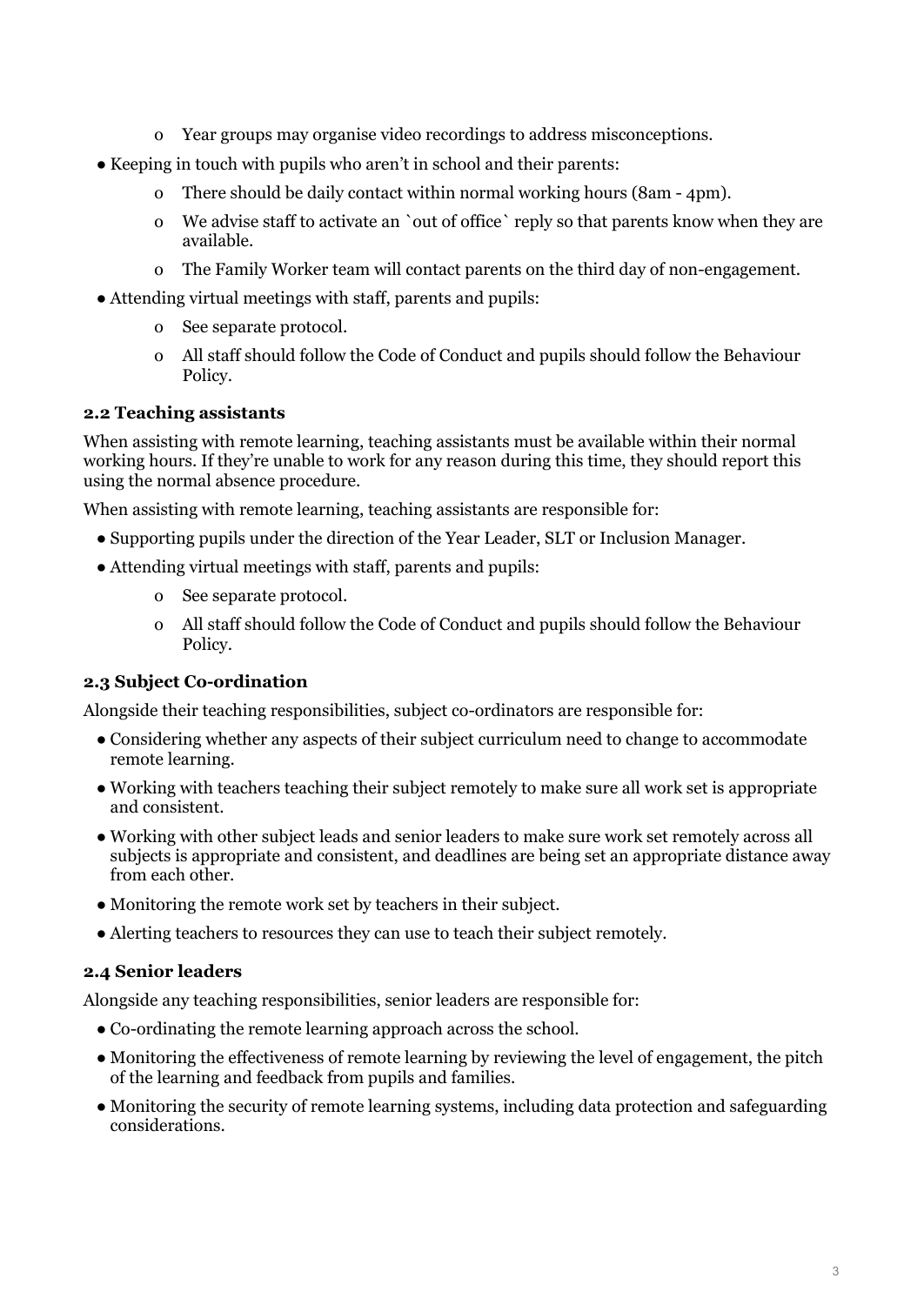# **2.5 Designated safeguarding lead**

The DSLs are responsible for the ongoing safeguarding of pupils (see the addendum to our Safeguarding Policy).

# **2.6 IT staff**

IT staff are responsible for:

- Fixing issues with systems used to set and collect work.
- Helping staff and parents with any technical issues they're experiencing.
- Reviewing the security of remote learning systems and flagging any data protection breaches to the data protection officer.
- Assisting pupils and parents with accessing the internet or devices.

## **2.7 Pupils and parents**

Staff can expect pupils learning remotely to:

- Be contactable either themselves or via their parents during the school day
- Complete work to the deadline set by teachers to the best of their ability.
- Seek help if they need it, from teachers or teaching assistants.
- Alert teachers if they're not able to complete work.

Staff can expect parents with children learning remotely to:

- Make the school aware if their child is sick or otherwise can't complete work.
- Seek help from the school if they need it.
- Contact school (either via the class teacher or office) to share any changes in circumstance e.g. personal circumstances or about completion of work.

# **2.8 Governing Body**

The Governing Body is responsible for:

- Monitoring the school's approach to providing remote learning to ensure education remains as high quality as possible.
- Ensuring that staff are certain that remote learning systems are appropriately secure, for both data protection and safeguarding reasons.

#### <span id="page-3-0"></span>**3. Who to contact**

If staff have any questions or concerns about remote learning, they should contact the following individuals:

- Issues in setting work Year Leader, SLT or Inclusion Manager
- Issues with behaviour Deputy or Assistant Head
- $\bullet$  Issues with IT ICT Manager
- Issues with their own workload or wellbeing line manager, Family Workers or Headteacher
- $\bullet$  Concerns about data protection  $-$  talk to the data protection office
- Concerns about safeguarding talk to the DSLs

<span id="page-3-1"></span>If parents or pupils have a concern they should contact the class teacher or the school office.